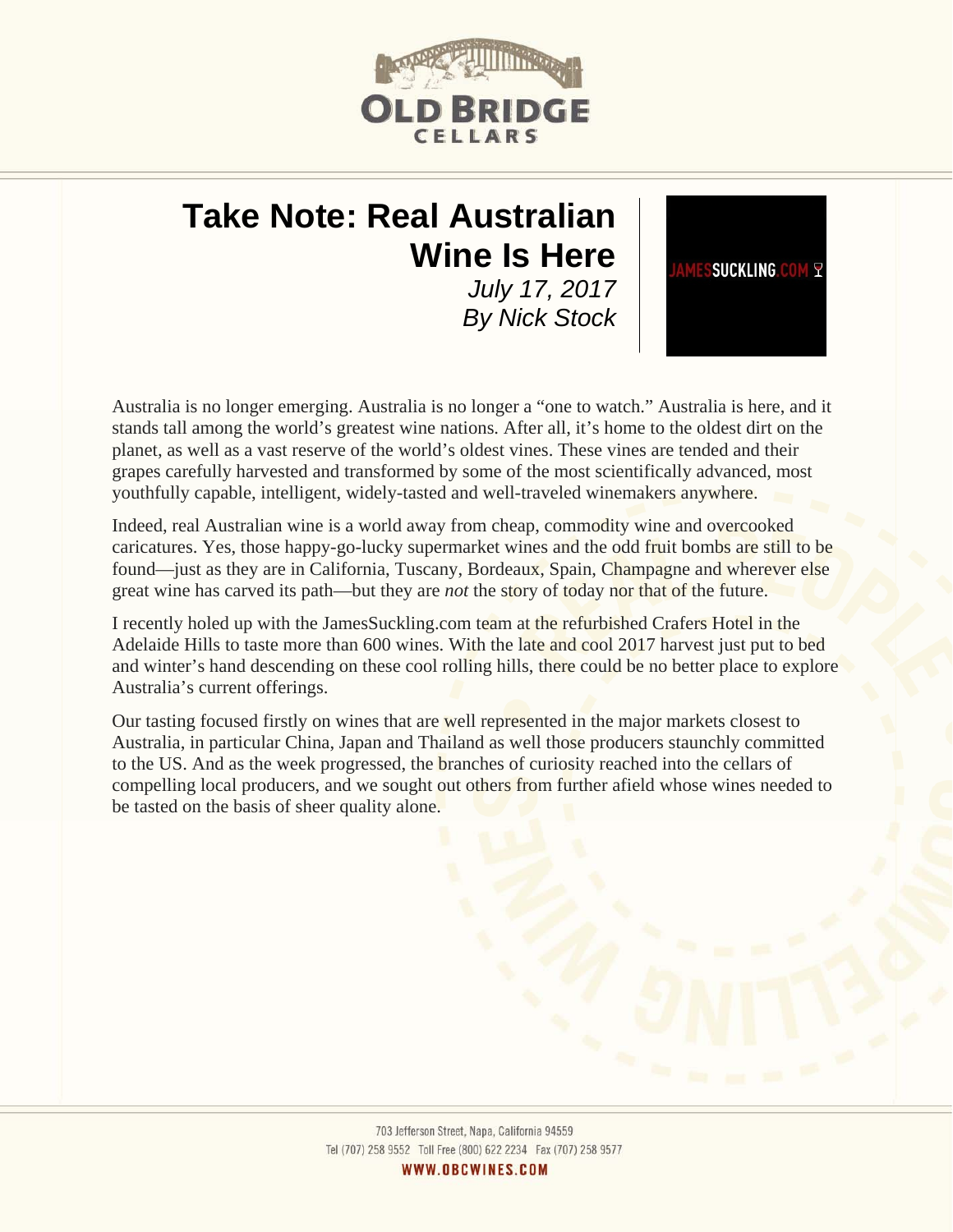



Wines by Lucy Margaux Vineyards. The handmade sauvignon blanc is like a top growth dry white from Bordeaux.

During the tasting, it became clear that Australia has the best of several worlds on offer. The climatic diversity across a geologically ancient geographic mass whose footprint is similar to that of all North America creates a wealth of difference. These two factors combine to create a vast web of stylistic possibilities. Talking about Australia is like talking about Europe. The two are wine continents, not wine regions!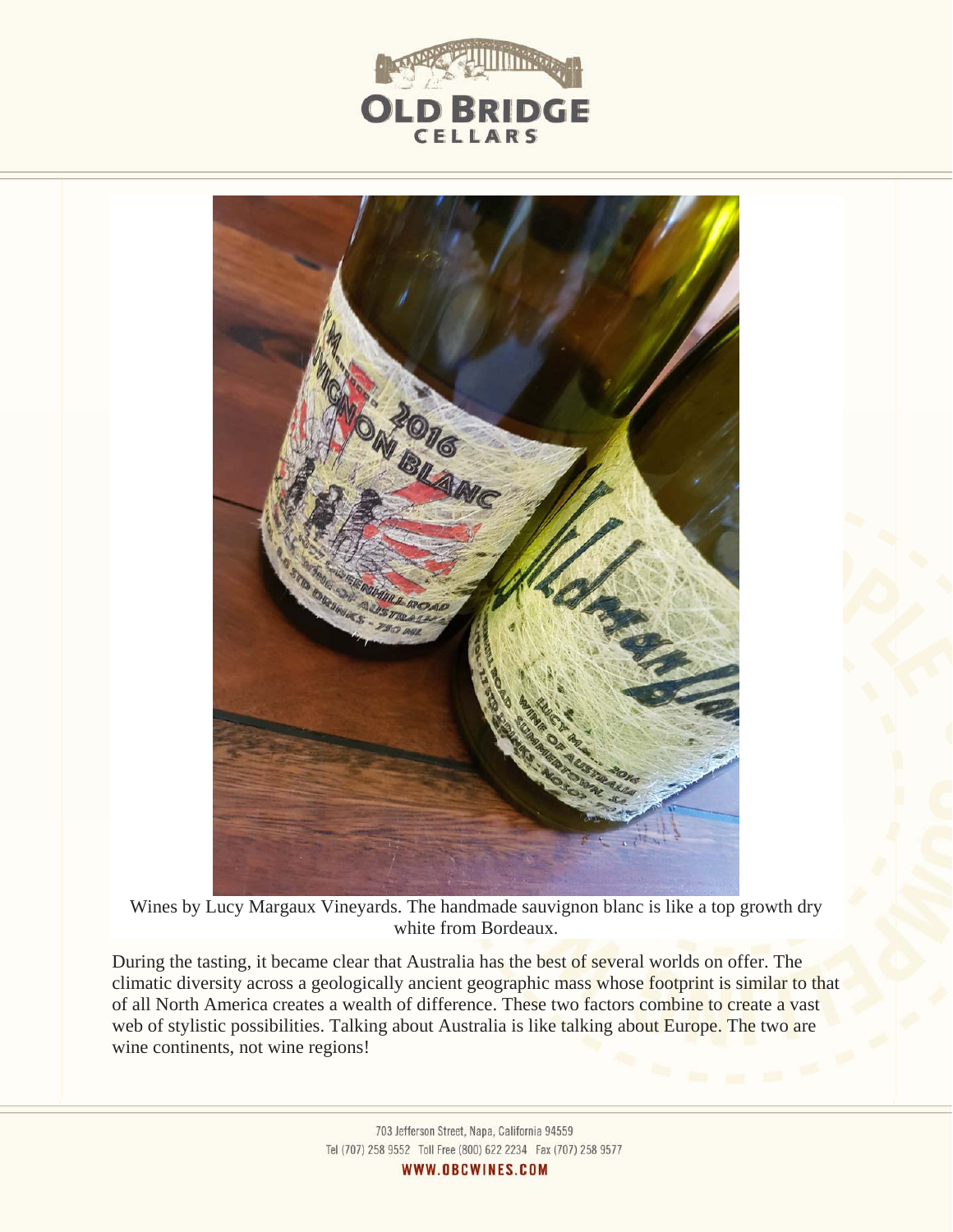

Then you have this overlay of time and cultural layers. There's a first wave of classical regions whose story traces an unbroken line from the mid-18th century. There's a layer of new classics like Margaret River established in the late 1960's and the Yarra Valley, whose Renaissance moment kicked off at a similar time. Wine then traverses more recent paths through places like the Adelaide Hills and Tumbarumba, the first pages of their new and exciting stories only just being turned.

The face of Australia's best wine is today shaped by a newly harnessed confidence. Confidence in the home dirt, in refined and thoughtfully applied techniques, intelligent and caring farming practices and in the collective capability of those who walk the vines and work the cellars. But, perhaps most important of all, there is a confidence that the world beyond its shores can recognise the true context of the best Australian wines. This is no easy ability to master because for so long the message of Australian wine has been fragmented, oversimplified, distorted and concocted.

The heart and soul remains shiraz. So many shiraz are now as refined and polished as the best of the Northern Rhone Valley. Just about every wine region of Australia makes top class shiraz, but we always have a soft spot for Barossa Valley and producers like Head, Henschke, Penfolds, Sami-Odi, Spinifex, and Torbreck.

Barossa is also ground zero for the majority of great rieslings. The dry rieslings of Eden Valley can compete with the best of Rheinpfalz, Alsace and the Wachau. And don't overlook Grenache from Barossa!

Chardonnay seems to work just about everywhere, and we're happy to see a countrywide focus on restraint. We like this Burgundy-inspired energy in the wines and love the complexity and intensity the best wines are getting. Carefully selected cabernet sauvignon-based reds are also exciting, and it's the best of the Margaret River that is on the case. Don't miss current vintages from classic names such as Vasse Felix, Cape Mentelle, Leeuwin Estate, and Moss Wood.

We love the vibe and focus of pinot noir and lighter reds like gamay. The Adelaide Hills is making some of the most energetic at the moment. Many of the wines are also natural wines or from organic or biodynamically grown grapes, which adds to their interest. "I just want to make wines that reflect my vineyards here in the Adelaide Hills, and I want to make the wine myself with no one else in the cellar," says Taras Ochota, the owner of the large-garage wine of Ochota Barrels. His handcrafted reds and whites are some of the most sought after in the natural wine world, made with brilliant clarity and character.

It's characters like Taras who are pushing the boundaries of Australian winemaking and interpreting their soils and microclimates with the creativity of free-spirited musicians. We equally enjoyed tasting the wines of Lucy Margaux Vineyards, a neighbor of Ochota Barrels. The handmade sauvignon blanc is like a top growth dry white from Bordeaux. "Some people think that making natural wines is easy because you don't have to do anything," said Anton Van Klopper, the owner and winemaker of Lucy Margaux Vineyards. "But you have to be even more precise and always searching for means to combat the issues with spoilage and oxidation."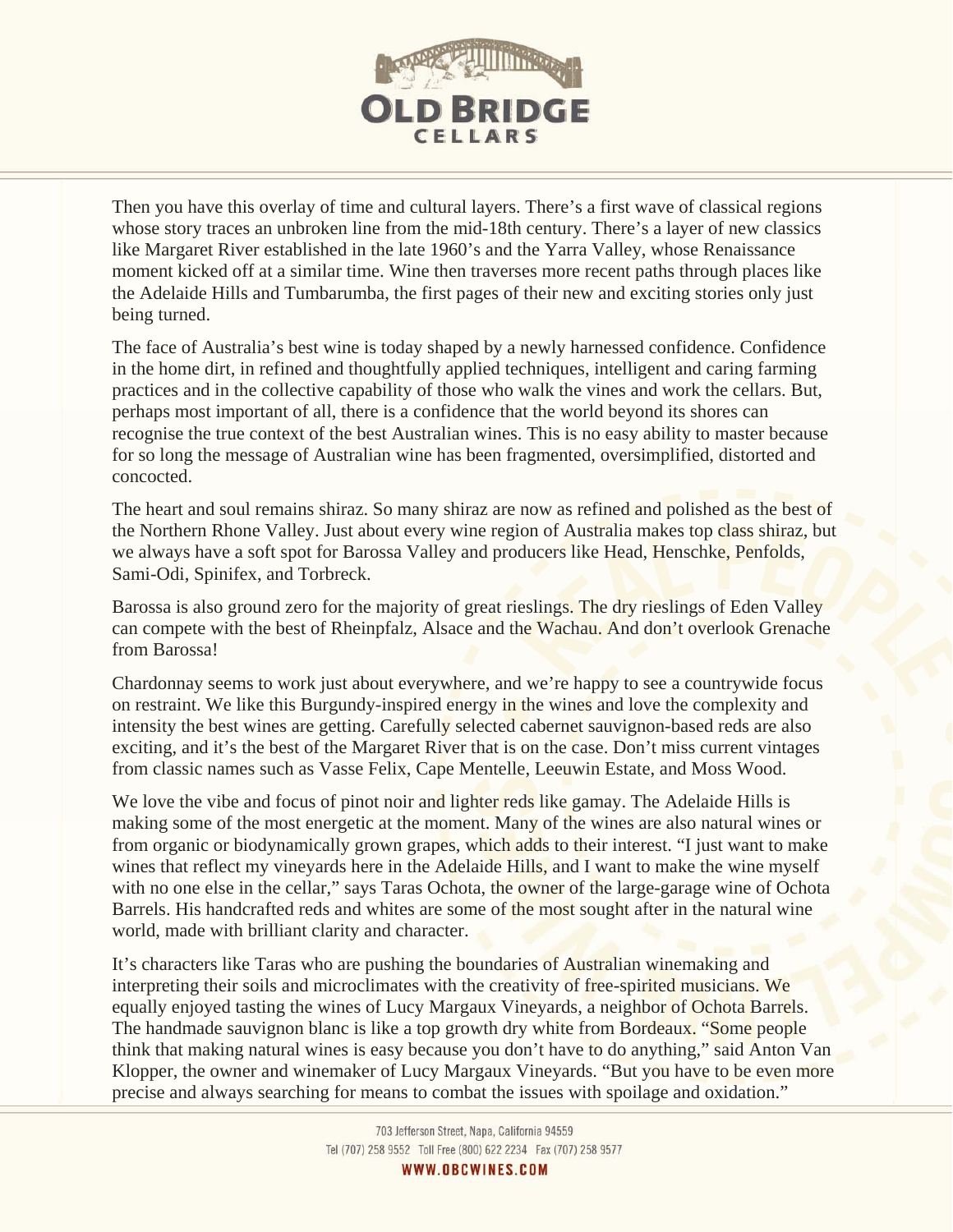

Precision and vision seems to be riotous in Australia at the moment. It doesn't matter if someone is making a classic shiraz in the Barossa or a unsulfured, natural wine in the Adelaide Hills. The quality, the energy, the excitement—it's all there. And it's why we're headed back to Australia in early December to taste more.

#### **LEEUWIN ESTATE**

#### **97 pts Leeuwin Estate Art Series Cabernet Sauvignon 2012**

This is a linear and beautiful wine as always with currant, floral, mint and wet earth. Graphite. Rust. Metal shavings. Full body, chewy and tight with reserve and intensity. A truly excellent wine. Just a baby. Screw cap. Give it another three years. But love now.

#### **96 pts Leeuwin Estate Art Series Cabernet Sauvignon 2013**

Aromas of black licorice, black berry and rust. Hot stone. Full body, layered and juicy with loads of fresh fruit and chewy tannins. Sexy, muscular cabernet with tone and focus. Screw cap. Hard not to drink now. Better in 2022 but gorgeous now.

#### **95 pts Leeuwin Estate Art Series Chardonnay 2014**

Aromas of cooked apple, pineapple and pear with hints of honeysuckle. Full body, fantastic depth of fruit and intensity. Tight and muscular. Reserved. Powerful. Screw cap. Give it a year or two still but a joy to taste.

#### **94 pts Leeuwin Estate Art Series Shiraz 2014**

Lots of blackberry, blueberry and crush white pepper aromas that follow through to a beautiful palate of quartz, mineral and Indian spice. Full body. Tangy and bright acidity. Intense fruit. Yet always reserved.

## **93 pts Leeuwin Estate Art Series Riesling 2016**

This is a long time favorite for Australian riesling with stone, flint and spice character. Lemon, lime. Medium to full body, fruity and crisp. A beauty as always. Fresh. Super peppermint at finish. Screw cap. Drink now or hold.

## **93 pts Leeuwin Estate Art Series Sauvignon Blanc 2016**

This is a dense sauvignon with lime, green mango, and stone. Full body, layered and rich. Fresh and savory. 35% barrel fermented in used wood.

## **92 pts Leeuwin Estate Prelude Vineyards Cabernet Sauvignon 2013**

This is layered and rich with currant, berry and walnut shell character. Full body, chewy tannins and a juicy finish. Love it now but it will age wonderfully.

WWW.OBCWINES.COM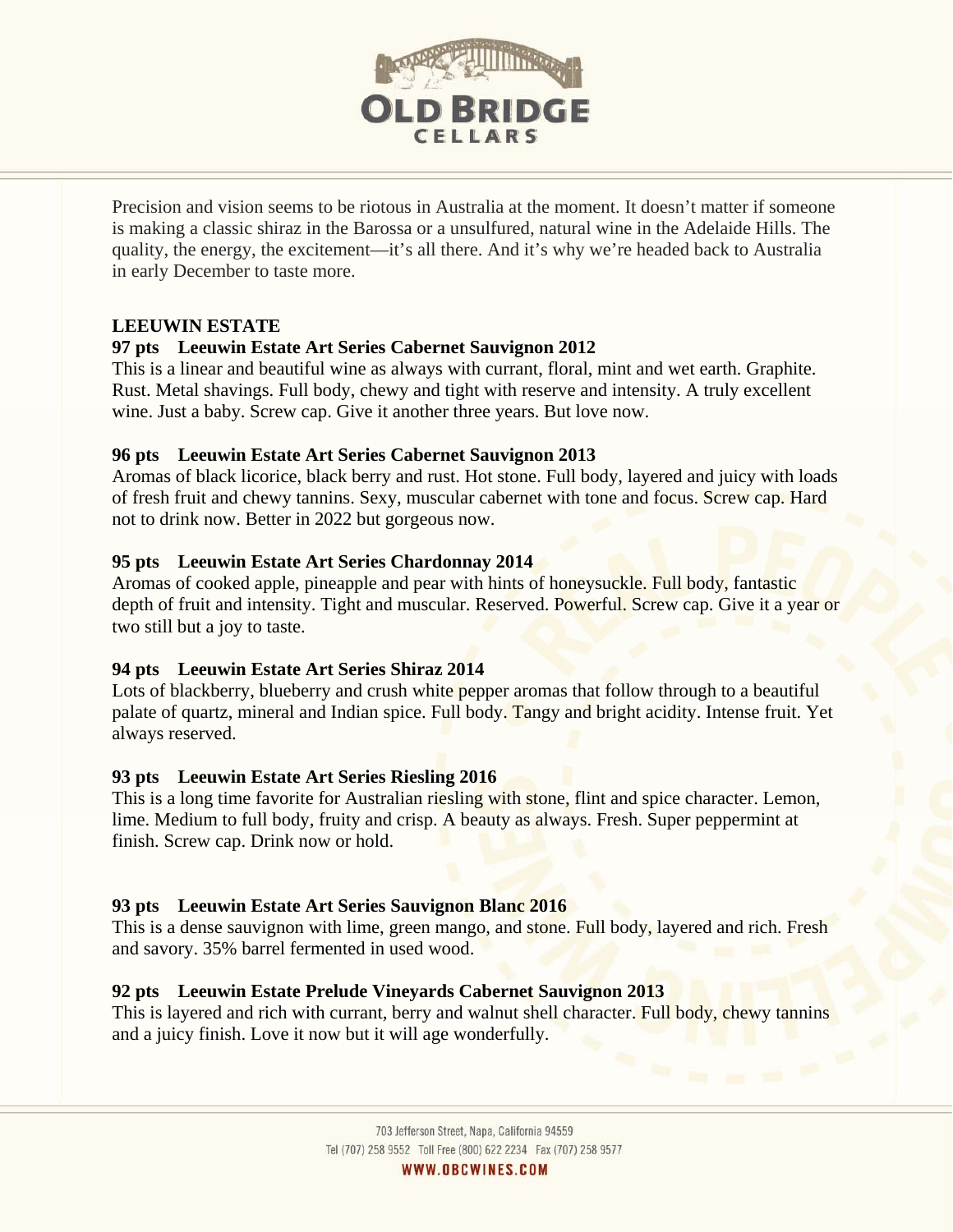

## **91 pts Leeuwin Estate Siblings Shiraz 2015**

A juicy and fruity shiraz with blackberry, black pepper, and hints of citrus. Full to medium body, light tannins and a fruity finish. A lively finish. Edgy.

## **90 pts Leeuwin Estate Siblings Sauvignon Blanc Semillon 2016**

A flinty and lively white with sliced green apple, grapefruit and lime character. Medium body, dense fruit and a fresh finish. 60% sauvignon and 40% semillon.

## **90 pts Leeuwin Estate Prelude Vineyards Chardonnay 2016**

Lots of ripe apple and pineapple character on the nose and palate. Full body, layered and rich. Tangy acidity. A juicy and fruity chardonnay. No malo.

## **d'ARENBERG**

i

## **94 pts d'Arenberg The Ironstone Pressings GSM 2014**

Extremely perfumed and bright with berry and spice aromas that follow through to a full body, firm and chewy tannins and a flavorful finish. Shows lots of punch and structure. Give it two or three years to soften. Blend of 72% grenache, 25% shiraz and 3% mourvèdre.

## **93 pts d'Arenberg The Coppermine Road Cabernet Sauvignon 2014**

Lots of currant, chocolate, coffee and blackberry aromas. Full body, round and velvety tannins and a flavorful finish. Juicy. Chewy and impressive. Better in 2018.

## **93 pts d'Arenberg The Footbolt Shiraz 2014**

Aromas of blackberry and blueberry with walnut, dark chocolate and cigar box. Full body, round and juicy. Lovely savory finish. Love the intensity and structure to this. Drink in 2019.

# **92 pts d'Arenberg The High Trellis Cabernet Sauvignon 2013**

Very ripe with currant and coffee aromas that follow through to a full body, lightly chewy tannins and a flavorful finish. Remains tight and focused. Needs two or three years to soften.

# **92 pts d'Arenberg The Dead Arm Shiraz 2014**

A chewy and rich red with tannic and berry character. Dark chocolate and walnut undertones. Medium to full body, bright acidity and a clean and flavorful finish. Drink now but better in 2019 for the tannins to resolve.

## **91 pts d'Arenberg The Laughing Magpie Shiraz Viognier 2012**

This has a dose of viognier that adds a sheen of sweet-smelling stone fruits across more typical tarry aromas and blackberry shiraz fruits. The palate's smoothly rendered with dark plum, chocolate and licorice fruit flavors. Plush and approachable. Blend of 93% shiraz and 7% viognier.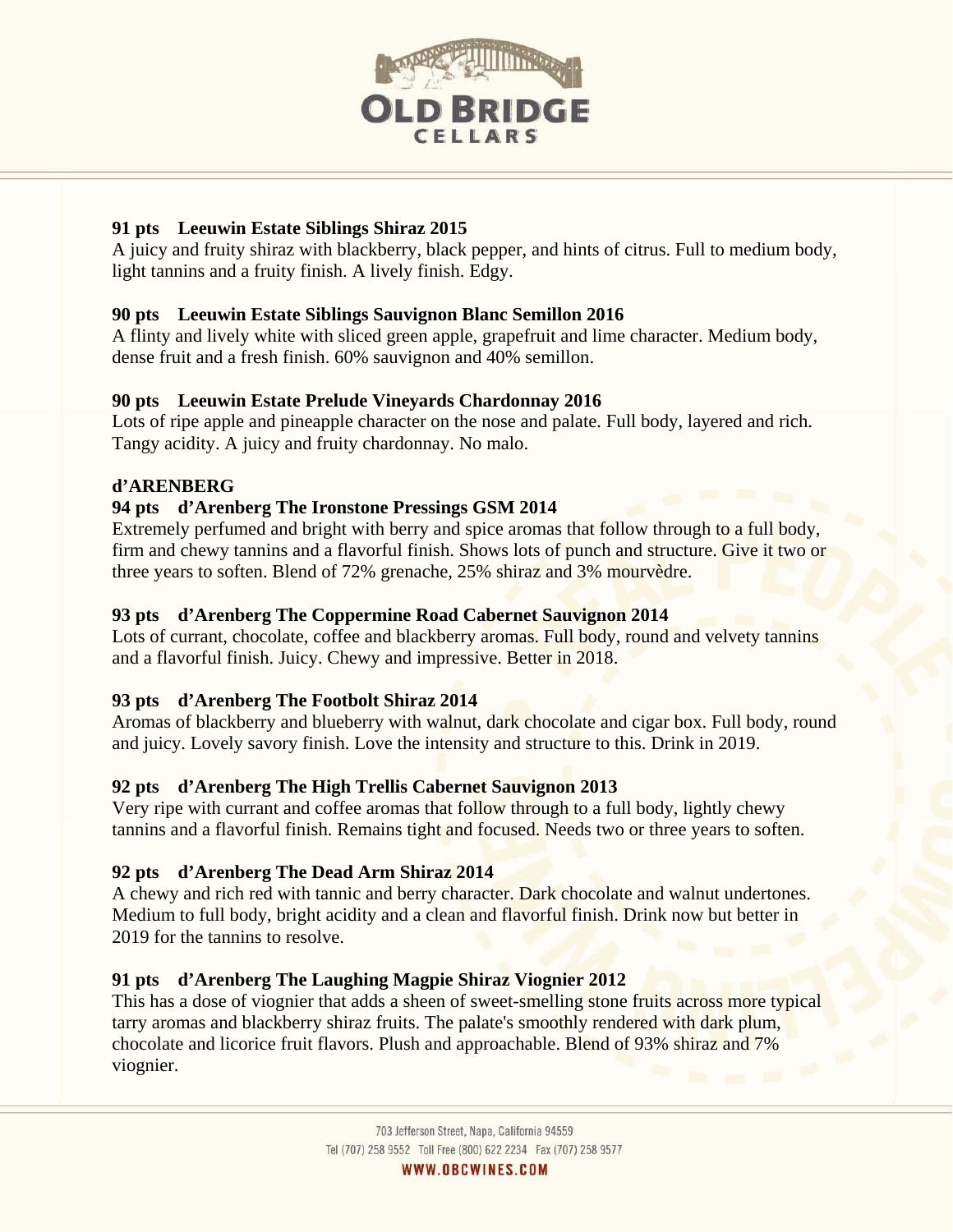

## **91 pts d'Arenberg d'Arry's Original 2014**

Aromas of blueberry, violet and stone follow through to a full body, firm and silky tannins and a flavorful finish. Drink in 2018.

## **89 pts d'Arenberg The Money Spider 2016**

Gently glossy yellow fruits and honey and hints of butterscotch. This has a medium-weight palate and a tangy acid finish.

## **88 pts d'Arenberg The Galvo Garage 2013**

Dense and dark-fruited. Ripe, concentrated. Ultra-firm extract. Drink now. Blend of 66% cabernet sauvignon, 19% petit verdot and 15% merlot.

## **87 pts d'Arenberg The Hermit Crab Marsanne Viognier 2016**

The nose shows lots of bruised apples while the palate's slightly overdone and lacking some freshness. Drink now.

## **KILIKANOON**

## **94 pts Kilikanoon Attunga 1865 Shiraz 2012**

Haunting depth to this wine. Ethereal, mixed berry fruit aromas on the nose with a wealth of plum fruit compote and blackberry as well as fresh leather and sweet baking spices. Tannins are richly played. Drinking well now and easily through to 2030.

## **92 pts Kilikanoon Oracle Shiraz 2012**

A wine of real substance and dept. Ripe blackberry fruit and oak is nicely played. Tannins are smoothly layered in sheet-like style. Drink now to 2025.

## **92 pts Kilikanoon Prodigal Grenache 2013**

Red berries follow through to darker fruits. There's a lot to like on the palate. Really openhearted and open-knit. The structure is there to support the fruit. Drink now to 2022.

## **90 pts Kilikanoon Killerman's Run Riesling 2016**

A rich and approachable style with apple and lime and gentle spice aromas. The palate has sweetly ripe lime and apple fruit. Plenty to offer.

# **90 pts Kilikanoon Covenant Shiraz 2014**

This has some really plump, rich and alluring fruit with dried plum and biscuit spices on the nose. The palate's really fleshy and juicy. Sheet-like tannins, and a bold flavor-filled finish.

## **89 pts Kilikanoon Killerman's Run Cabernet Sauvignon 2015**

Seriously ripe cabernet fruit with cassis and blackcurrant dominating more subtle leafy nuances and gently toasty oak. The structure is right on the mark. Cabernet flows wide and tannins gather at the finish. Riper style here.

WWW.OBCWINES.COM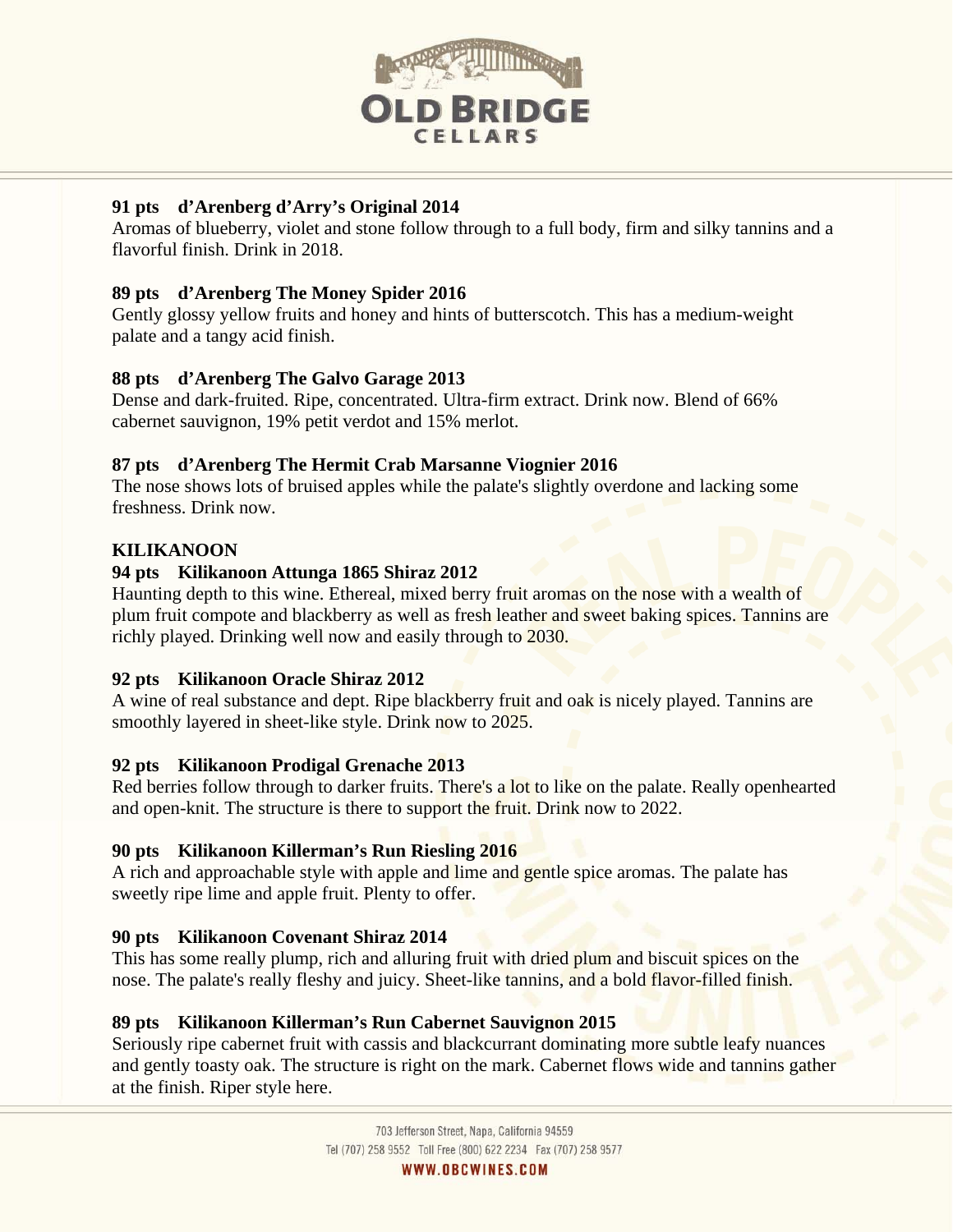

## **89 pts Kilikanoon Blocks Road Cabernet Sauvignon 2014**

Rich and layered black cherry, cassis and plum fruit aromas on the nose. The palate's nicely cut with sinewy tannins that thread through classic cassis and dark cherry fruits. Tannins finish ripe and soft.

## **88 pts Kilikanoon Mort's Block Riesling 2015**

Petrol. Sliced apple, pear and licorice. Medium body. Simple.

## **88 pts Kilikanoon Killerman's Run Shiraz 2015**

Bathed in rich plum fruits with subtle spice surrounding a central core that's all pervasive on the palate. Smooth and very, very ripe. Drink now.

## **88 pts Kilikanoon Killerman's Run GSM 2015**

Blend of grenache, shiraz and mataro. Attractive grenache fruits sit across ripe dark fruits. There's a thread of reliable grainy tannins that floats up through the finish. A little spicy burst to close it out. Drink now.

## **GIANT STEPS**

## **94 pts Giant Steps Primavera Vineyard Pinot Noir 2016**

A full and juicy wine with dried strawberry, lemon rind and light-cedar character. Full body, chewy tannins and a flavorful finish. Needs time to soften but all here. Will be better in 2019.

## **93 pts Giant Steps Applejack Vineyard Pinot Noir 2016**

Beautiful flavors and aromas of strawberries, lemon rind, tea leaves and cedar. Full body, silky tannins and a lively acidity on the finish. Pretty now, but better in 2019.

## **92 pts Giant Steps Sexton Vineyard Chardonnay 2016**

This shows lots of freshly cut green apples, flint, gunpowder and a hint of smokiness. The palate's full, fruit-forward and very delicious. Mineral finish. Drink now.

## **91 pts Giant Steps Lusatia Park Vineyard Chardonnay 2015**

The nose is quite fruit-forward with apples, persimmon, white flowers and light apricots. The body is full and very tangy and delicious. Fresh acidity and an almond-like finish.

## **CULLEN**

## **93 pts Cullen Diana Madeline 2015**

Lovely sweet-tobacco, forest-flower and currant aromas. Full body and chewy, juicy tannins that turn savory and delicious. Blend of 87% cabernet sauvignon, 11% merlot, 1% merlot, 1% cabernet franc. Drink or hold. From biodynamically grown grapes.

WWW.OBCWINES.COM